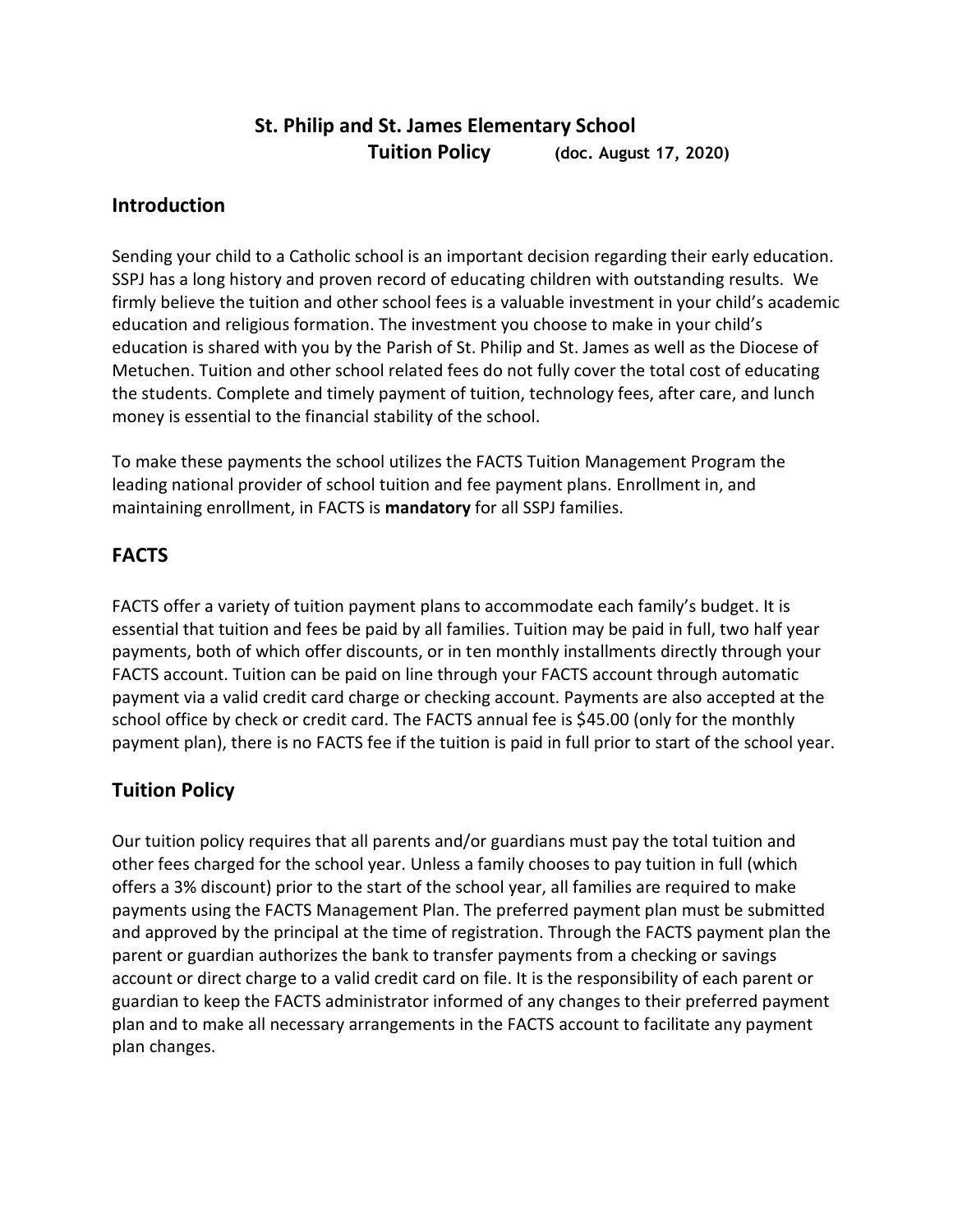# **Difficulty in Payment of Tuition**

For the family's peace of mind and the financial stability of our school, it is the obligation of the parent or guardian to contact the principal as soon as possible when an economic difficulty or change in life situation occurs. The principal in turn will put you in contact with the Business Manager to arrange a confidential meeting to discuss a mutually agreeable alternative payment schedule. All requests and alternative arrangements will be held in strict confidence.

### **Tuition and Fee Delinquency**

Children will not be allowed to attend SSPJ if their parent or guardian fails to pay tuition and all other school related fees according to the arrangements made with FACTS Management Plan or if they have been negligent or unwilling to make suitable alternative arrangements with the school Principal and Business Manager. Families whose accounts are 31-60 days delinquent for payment of tuition or other fees **MUST** make suitable alternative arrangements with the Business Manager to have past due payments brought up to date. If the delinquency extends beyond 60 days and suitable payment arrangements have not been made the child(ren) may not be permitted to attend school. Consideration will be given if documented extenuating family circumstances are provided. Failure to pay tuition or other school fees from the previous school year will result in the student not being readmitted for the next school year.

# **Eight Grade students and/or Transferring students**

Tuition and all school related fees **MUST** be paid in full before SSPJ will complete and transmit any records or materials to accomplish the transfer. Eight grade and transferring students whose tuition and fees are not paid in full may have report cards, and other school records withheld until all tuition and fees are satisfied. In addition, eight grade families that have unpaid tuition and fees may not have their child/children participate in graduation ceremonies or receive their diploma until all tuition and fees are satisfied.

#### **TUITION ASSISTANCE**

Tuition assistance may be available for families that qualify due to financial hardship however this is only in extreme situations.

#### **SCHOLARSHIPS**

A limited amount of Scholarships are available for families to assist with tuition payments ONLY and are based strictly on demonstrated financial need. Scholarship amounts will be deducted from the total standard tuition and the family will then be responsible to pay the full remaining amount along with other school related fees.